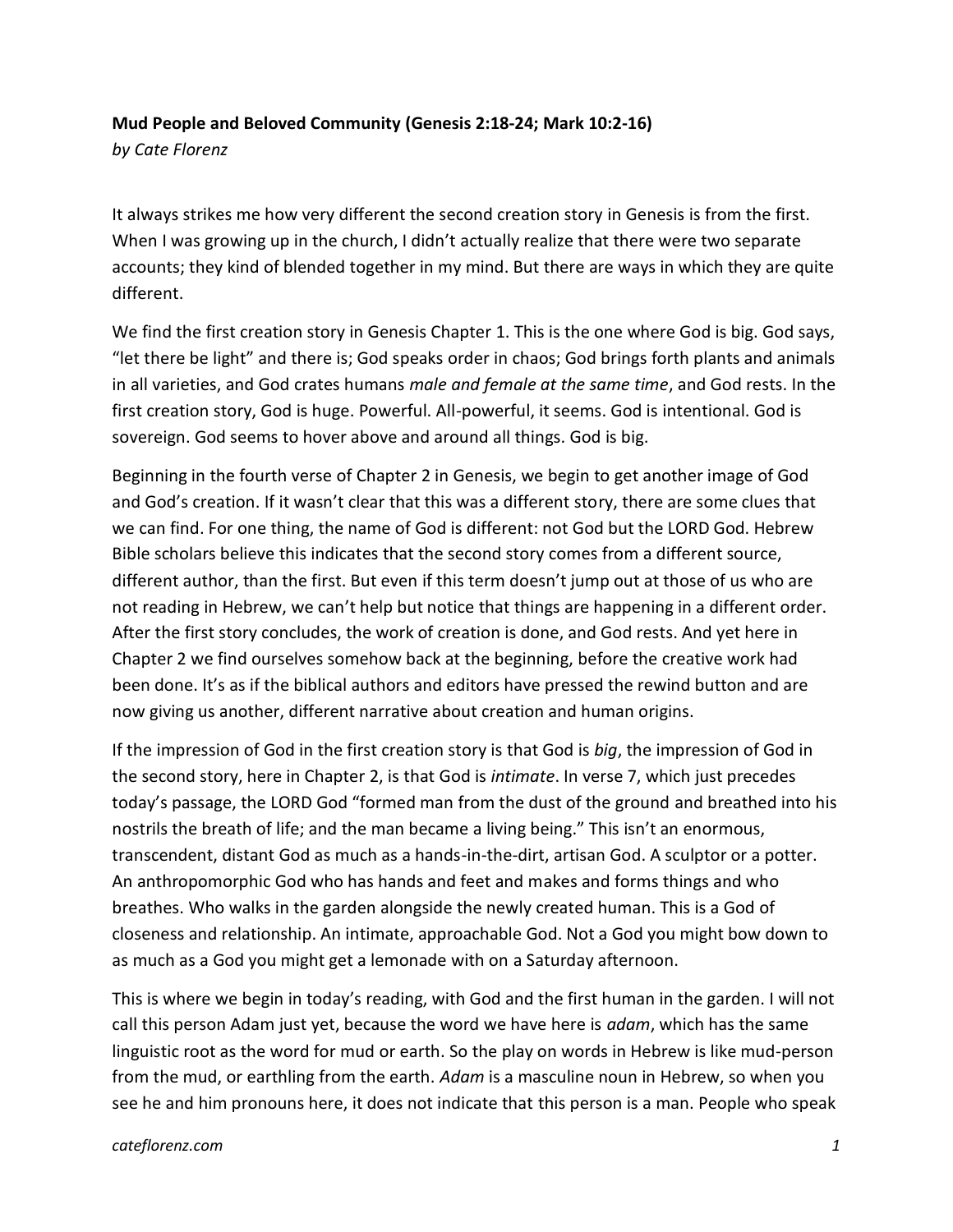some other languages have experienced this phenomenon of gendered nouns. In German. For example, a chair is masculine, but a door is feminine. This is what's at play here. The human is not a man but better understood as an androgenous person.

So we find ourselves with God and the *adam* in the garden, and God says in verse 18, "It is not good that the *adam* should be alone. I will make them a helper as their partner." But the writer doesn't seem to mean a servant or a maid or a butler as much as a companion. Another possible translation is "I will make them a fitting partner." This is not about dominance and subservience – the word for "helper" in the Hebrew is most often used to describe how *God* helps and so it certainly doesn't have a diminishing connotation.

I imagine if the God we read about in Chapter 1 of Genesis wanted to make a partner for the *adam*, God would have simply said, "Let there be a partner," and it would be done. In fact that's exactly what does happen in the first story  $-$  all we are told in that story is "male and female God created them." There were two, right from the beginning, with neither dominant over the other. But the God of this second story gets their hands dirty. God gets into the dirt and starts experimenting. And together with God, the *adam* is co-creating the creatures of the earth, with God forming and *adam* naming. And just as the *adam* is involved in the creation and naming of the animals, God also assigns the human dominion over the garden, to till and to keep it. Humans are involved in the holy and ongoing work of creating and sustaining.

Despite the intimacy with God that the *adam* experiences, God nevertheless decides that the human should not be alone. Nothing that God forms from the ground is sufficient, though. No "fitting partner" can be found. I find this really surprising, because I can't help but think, surely if God created one human, God could do it again and make a second human from the same raw material that God had used for the first one. And therein, I think, lies the most important thing from today's reading: **aside from the** *adam***, the original human, we do not come from raw material. We come from each other.** And moreover, each human who comes into this world, despite being formed literally from pre-existing human bodies, is **a completely unique, whole, and holy individual.**

If God could take the *adam*, slice them in half (which, as a side note, is an equally faithful translation of "took a rib"), if God could slice the *adam* in half and come out with two *fitting, but not identical* partners, that tells us that each human, created from other humans, is a new creation and a new manifestation of God's abundant diversity. I actually know something about this because I have two children from one human embryo, sliced in half if you will, and they are not the same. We are made of each other, but we are not identical. Each is beautifully different. The text calls the two beings that emerge from the *adam* "man" and "woman" and then tells us, "this is why a man leaves his father and mother and clings to his wife." **Not because parents don't matter and certainly not because cisgender heterosexual relationships are the only**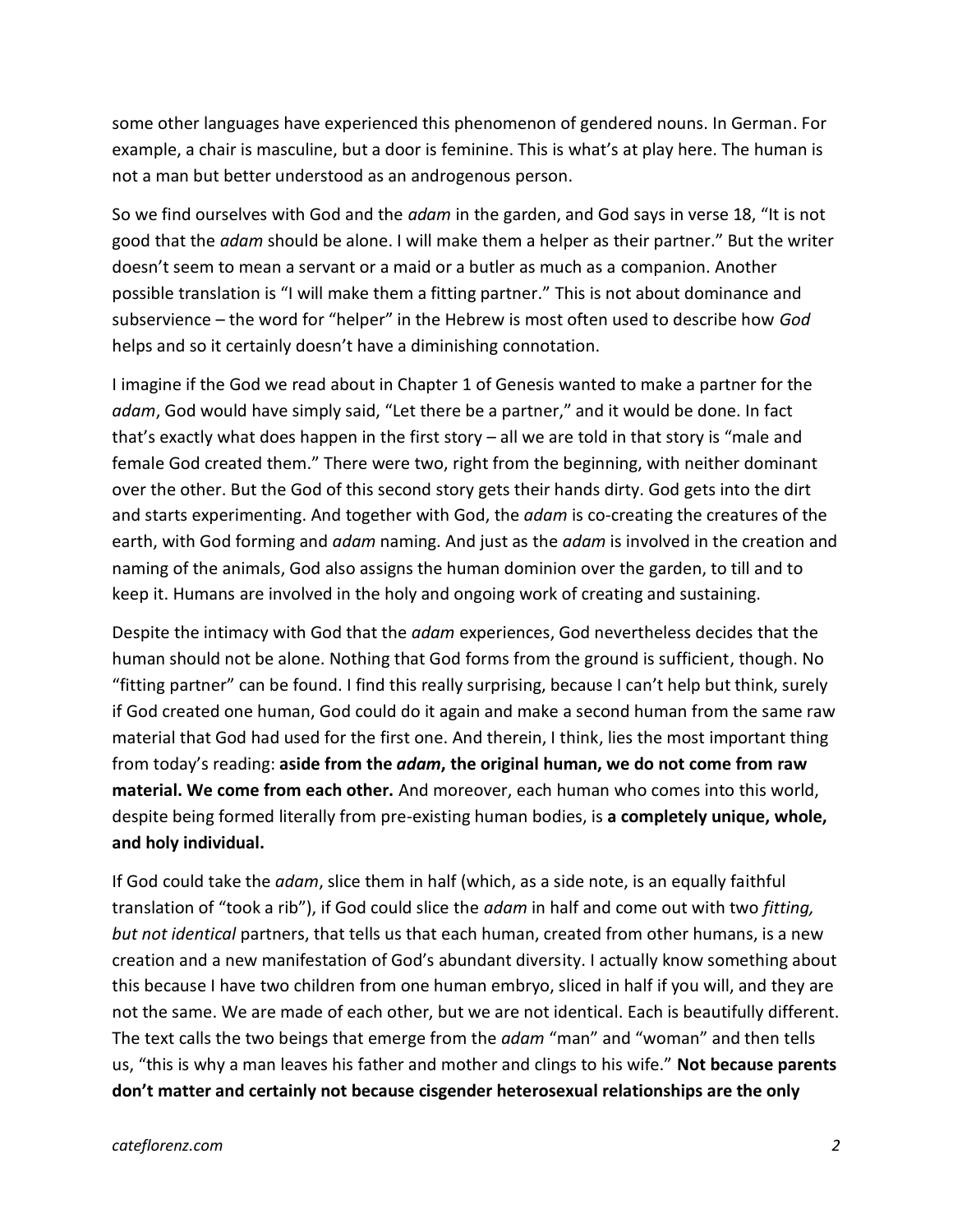**valid kind, but because we are made to be together, to bond with one another, and to love and support one another because we are made of the same stuff – even as, at the same time, each is beautifully different.**

It is interesting to see what Jesus does with this statement, this description of God's intent for human relationships. When we read Mark 10, we see that Jesus is using this text from Genesis to forbid divorce, even more strongly than Jewish law already limited it. Jewish law said, effectively, if you want to dismiss your wife at least give her a certificate of divorce. This certificate was extremely important because it would allow the woman at least the possibility of getting married again. Effectively, though, a woman who had been divorced was shamed, abandoned, unable to financially support herself and any children, and entirely powerless. Divorced women would be left literally to beg in the streets.

**When he forbids divorce, Jesus is primarily concerned with the safety and well-being of women.** Marriage was not a romantic institution but rather an economic one. It was about money, power, procreation, inheritance. What Jesus is forbidding is abandoning another person and condemning them to shame, poverty, and violence. What Jesus is doing here is what Jesus always does: he is aligning himself with the powerless.

After his discussion of divorce, Jesus goes on to welcome the children and to remind those around him that it is *to these* that the Kingdom of God belongs. Children were the most vulnerable in first century society, valuable only for what labor they might provide. Even the disciples, with whom Jesus just had this conversation in Mark 9, see the children as a nuisance and "spoke sternly to them."

But Jesus continues to reprimand the disciples, and Jesus continues to teach us, that the people who don't matter to society matter to him; they matter to God. Women. Children. LGBTQIA+ people. Immigrants. Undocumented people. Jesus uses the Genesis text not only to protect women but to demonstrate that, in general, we are doing relationships wrong. Because of sin, which doesn't come into the picture until Genesis Chapter 3, relationships in this world are based on things like money, power, control, competition, and violence. Here in the United States, our society, in general, has forgotten that we are made from one another and we are meant for one another. Jesus is pointing us back to God's intent for human life – that we should be engaged in the work of creating and sustaining the earth, that we are made of the same stuff, that our diversity is intentional and good. That God is both big and also intimate, walking alongside us on the way.

This call to authentic relationships is the reason that this week, we put out a sidewalk sign on M St. that says, "Building Beloved Community." Well, because of Jesus' call and also because of Pr. Judith's gentle reminder that we need to tell the community who we are. This is who we are. Beloved community is what we are doing. In the community we are building here, relationships